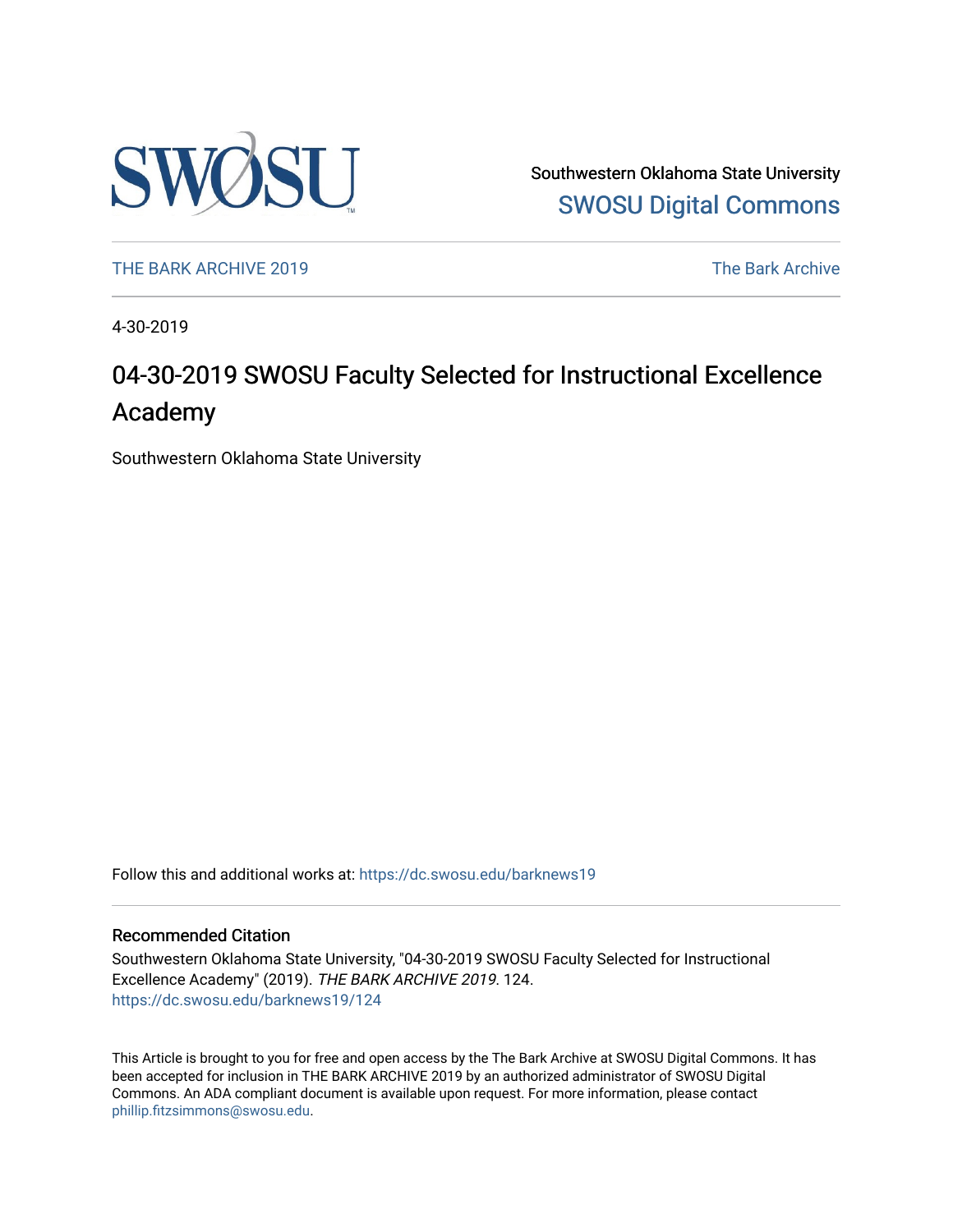

30 April, 2019

# **SWOSU Faculty Selected for Instructional Excellence Academy**

Southwestern Oklahoma State University faculty have been selected to participate in Class 2 of the SWOSU Instructional Excellence Academy on the Weatherford campus.

The academy is SWOSU's initiative to provide resources to university instructors who wish to improve teaching and learning in their classrooms.

Marci Grant, director of the Center for Excellence in Teaching and Learning, said many excellent applications were received and reviewed by a panel of SWOSU staff and faculty. The Class 2 of the SWOSU Instructional Excellence Academy runs Fall 2019 through Spring 2020. Class members are:

- Angela Gore, Department of Nursing and Allied Health Sciences
- Christi Cook, Department of Language and Literature
- Cindi Albrightson, Department of Computer Science and Engineering Technology
- David Kavish, Department of Social Sciences
- David Lawrence, Department of Computer Science and Engineering Technology
- Elaine Davies, Department of Art, Communication, and Theatre
- Geo Kelly, Department of Business
- Keturah Adams, Department of Chemistry and Physics
- Paul Hummel, Department of Parks, Recreation, and Management
- Sylvia Esjornson, Department of Chemistry and Physics
- Tammy Blatnick, Department of Nursing and Allied Health Sciences

The application review process is strictly anonymous using the answers to three questions on the application. Grant said even though some applicants were not selected, she highly encourages them to reapply in the future. The application due date for the next class is November 18.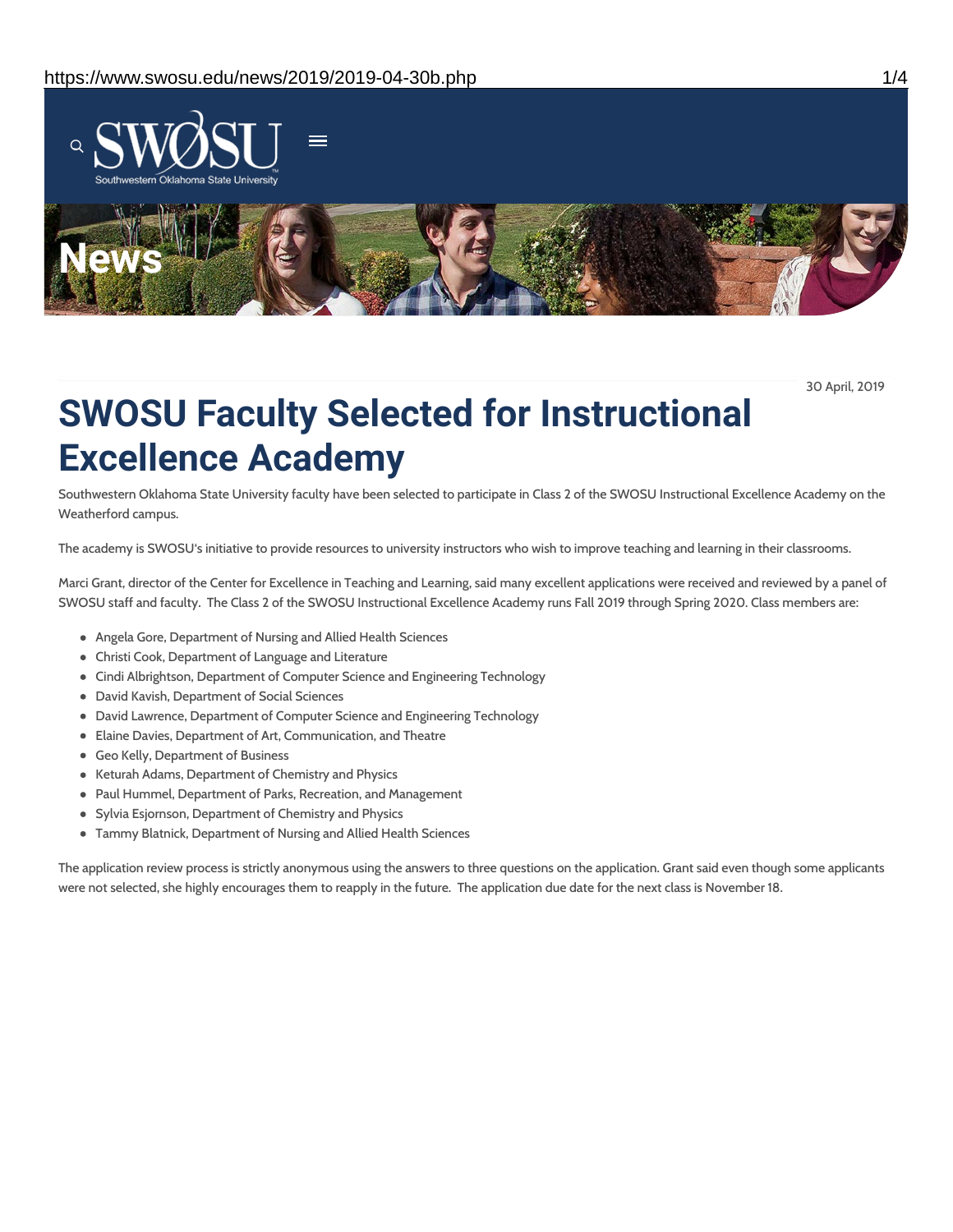| Administration<br>D<br>Alumni and Foundation<br>D<br>Community<br>D<br>Events<br>D | Academics | D |
|------------------------------------------------------------------------------------|-----------|---|
|                                                                                    |           |   |
|                                                                                    |           |   |
|                                                                                    |           |   |
|                                                                                    |           |   |
| <b>Faculty and Staff</b><br>D                                                      |           |   |
| Miscellaneous<br>D                                                                 |           |   |
| Sayre<br>D                                                                         |           |   |
| <b>Students</b><br>D                                                               |           |   |

## **Archive Links**  $2018$  $2019$ [2020](https://www.swosu.edu/news/2020/index.php)  $\bullet$ [Archive](https://dc.swosu.edu/bark/) **Archive Archive Archive Archive Archive** Archive Archive Archive Archive Archive Archive Archive Archive



### Weatherford Campus

100 Campus Drive Weatherford, OK 73096

### Sayre Campus

409 E Mississippi Ave Sayre, OK 73662

Connect to Us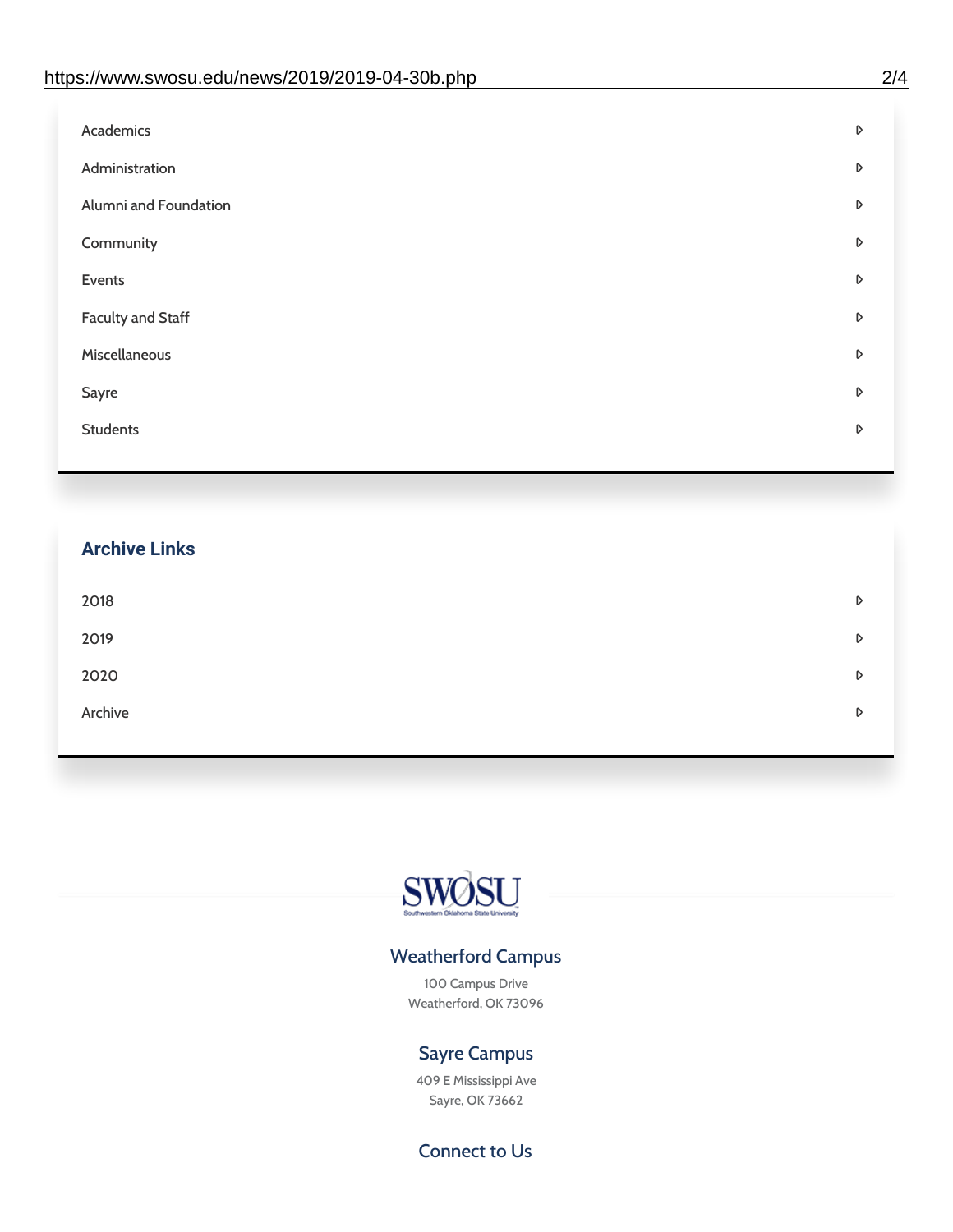千岁回调

Contact [Information](https://www.swosu.edu/about/contact.php) [University/Facility](https://www.swosu.edu/about/operating-hours.php) Hours [Campus](https://map.concept3d.com/?id=768#!ct/10964,10214,10213,10212,10205,10204,10203,10202,10136,10129,10128,0,31226,10130,10201,10641,0) Map

Give to [SWOSU](https://standingfirmly.com/donate)

Shop [SWOSU](https://shopswosu.merchorders.com/)



**[Directory](https://www.swosu.edu/directory/index.php)** 

[Calendar](https://eventpublisher.dudesolutions.com/swosu/)

[Apply](https://www.swosu.edu/admissions/apply-to-swosu.php)

[GoSWOSU](https://qlsso.quicklaunchsso.com/home/1267)

[Jobs@SWOSU](https://swosu.csod.com/ux/ats/careersite/1/home?c=swosu)



Current [Students](https://bulldog.swosu.edu/index.php)

[Faculty](https://bulldog.swosu.edu/faculty-staff/index.php) and Staff

**Enrollment Management** [580.774.3782](tel:5807743782)

> **PR/Marketing** [580.774.3063](tel:5807743063)

**Campus Police** [580.774.3111](tel:5807743111)